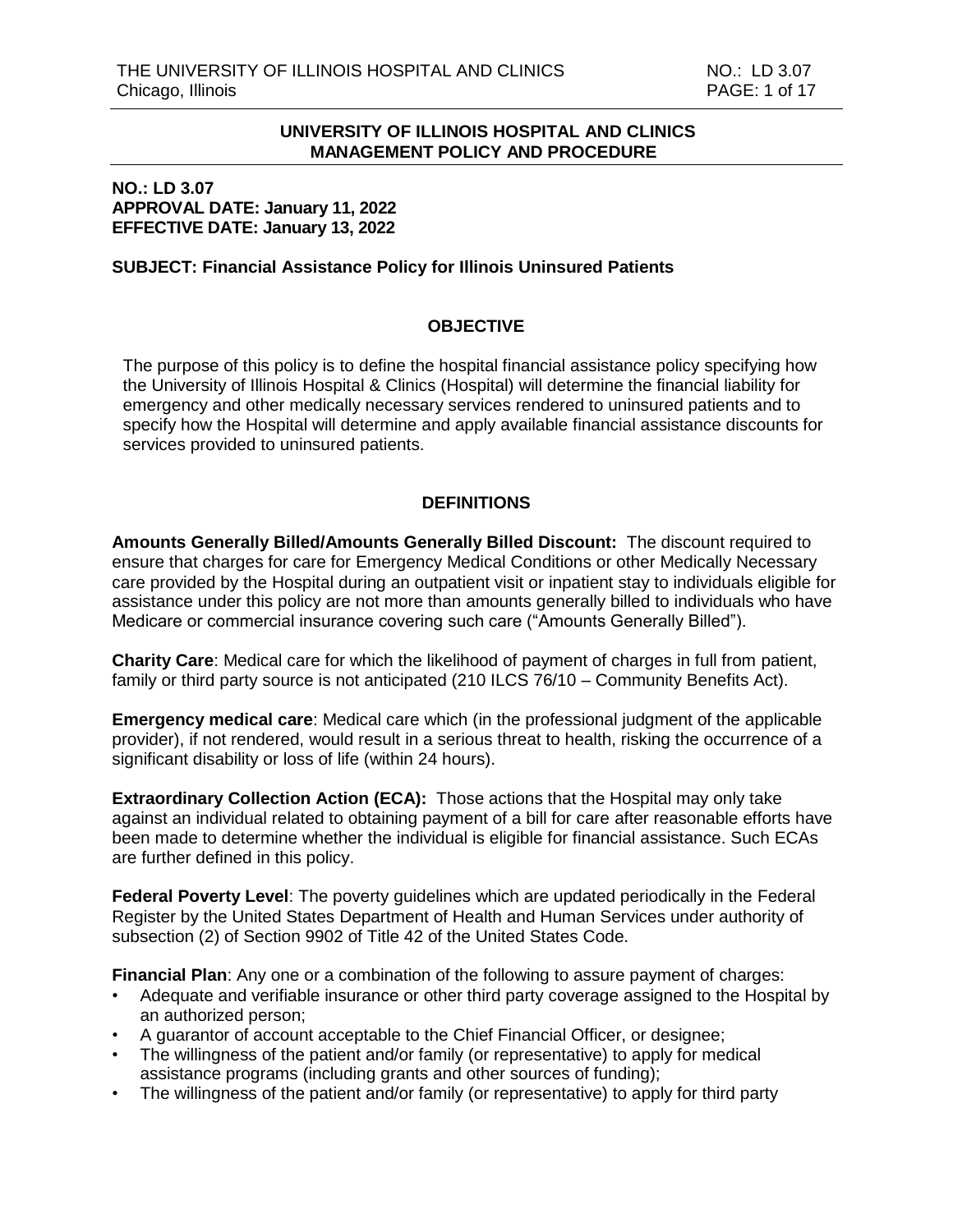coverage available through the Affordable Care Act;

- A satisfactory repayment agreement by the patient, family and/or representative to pay the Hospital charges; or
- Review and approval of eligibility for charity care, in whole or in part.

**Gross Charges**: The full, established price for medical care that the Hospital consistently charges patients before applying any contractual allowance, discounts or deductions. This is also the level of charges for services that the Hospital sets in order to allow its revenue budget to exceed its expense budget, given payment by many payers at levels insufficient to recover full costs for those payers' patients. Charges include co-pays and deductibles.

**Illinois Resident:** A person who has a legal place of residence in the State of Illinois. Relocating to Illinois for the sole purpose of receiving healthcare benefits does not satisfy the residency requirement under this definition.

**Medically necessary service**: Any inpatient or outpatient hospital service, including pharmaceuticals or supplies provided by a Hospital to a patient, covered under Title XVIII of the federal Social Security Act for beneficiaries with the same clinical presentation as the uninsured patient. Medically necessary services do not include any of the following: (1) Non-medical services such as social and vocational services; and (2) services deemed not medically necessary, such as elective cosmetic surgery, but not plastic surgery designed to correct disfigurement caused by injury, illness, or congenital defect or deformity.

**Non-emergent medical care**: Medical care which (in the professional judgment of the applicable provider), if not rendered, would present neither serious threat to a patient's health nor risk the occurrence of significant disability or loss of life.

**Plain Language Summary:** A clear, concise, and easy-to-understand written statement that notifies an individual that the Hospital offers Financial Assistance and provides the following information: (i) brief description of the eligibility requirements and assistance offered under this policy; (ii) a brief summary of how to apply for assistance under this policy; (iii) a direct listing of a website address (or URL) and physical locations (including room numbers) where a copy of this policy and Financial Assistance Applications may be obtained; (iv) instructions on how to obtain a free copy of the Financial Assistance Policy and Application by mail; (v) contact information (including telephone numbers and physical location, if applicable) of offices or departments who can provide an individual with assistance with the Application process; (vi) availability of translations; and (vii) a statement that no Financial Assistance-eligible Patient will be charged more than the Amounts Generally Billed.

**Presumptive Eligibility**: Criteria by which an uninsured patient's financial need is determined and used to deem a patient eligible for hospital financial assistance without further scrutiny.

**Self-Pay Package Priced Services:** Multiple services offered together for a single price which is discounted such that the single price is less than the sum of the prices for all the individual services comprising the package of services.

**Uninsured Patient**: A patient who does not have third-party coverage from a health insurer, a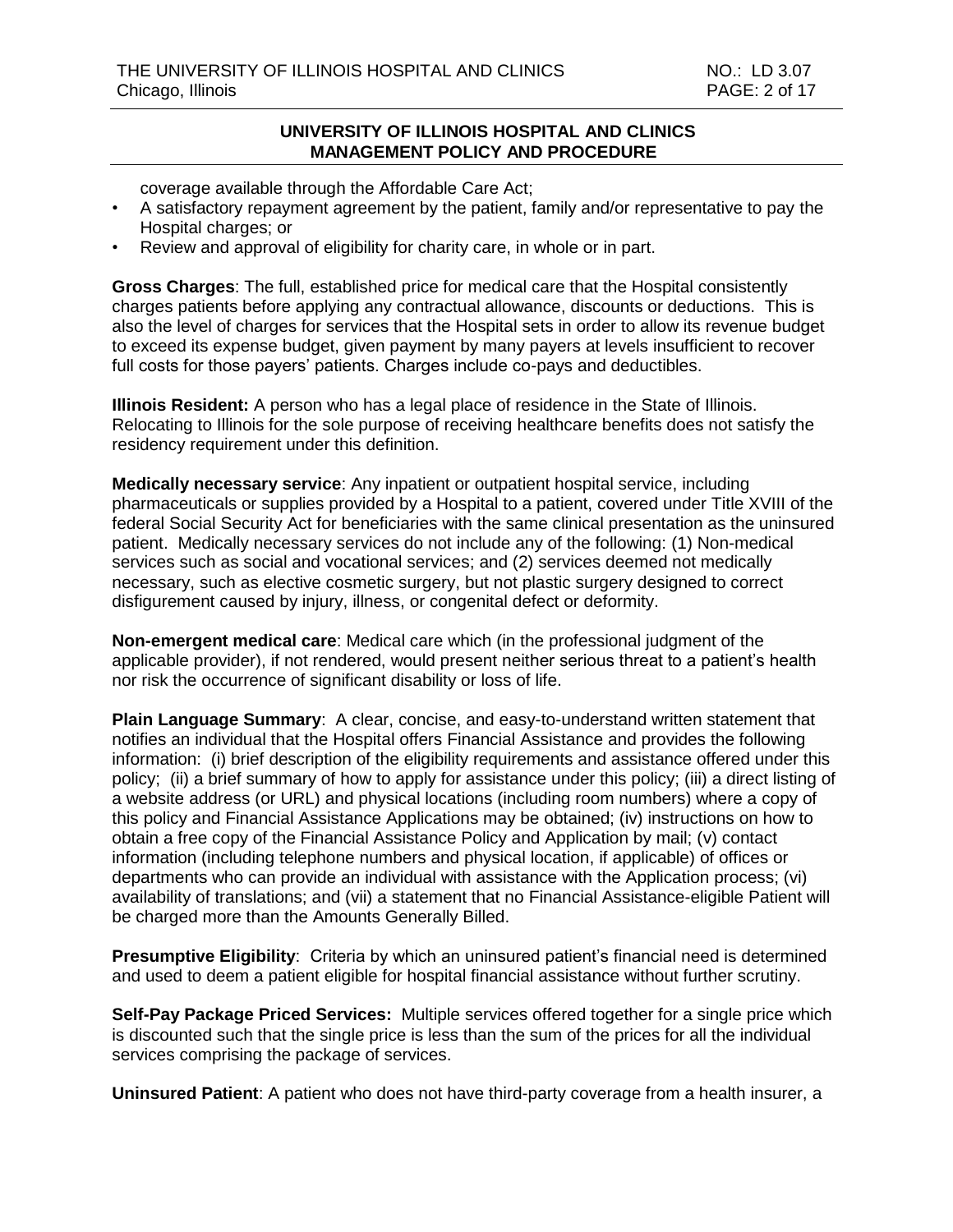health care service plan, Medicare or Medicaid, and whose injury is not compensable for purposes of workers' compensation, automobile insurance or other insurance as determined and documented by the Hospital (210 ILCS 88/10 – Fair Patient Billing Act, *see also* 210 ILCS 89/5 – Hospital Uninsured Patient Discount Act).

**Urgent medical care**: Medical care needed for a condition that does not require emergency medical care, but for which, based on medical appropriateness, treatment must be provided within 24 hours to prevent worsening of the patient's condition.

# **POLICY**

As part of the Hospital's mission to improve the health of our patients and communities, we offer several financial assistance programs to help patients with their health care costs for medically necessary or emergent services. At the Hospital, all patients are treated with dignity regardless of their ability to pay.

This policy defines the guidelines and criteria to qualify for all components of the Hospital's Financial Assistance Programs. Any financial assistance awarded will be applied to the patient's responsibility for emergency or other medically necessary services only.

All discounts as described throughout this policy apply to all medically necessary services provided by University of Illinois Hospital & Clinics (Hospital) and the University of Illinois at Chicago Physicians Group associated with services provided at Hospital and its provider based clinics. Any excluded providers are referenced in Addendum 1 to this policy. All discounts described under this policy exclude items considered to be Self-Pay Package priced services which are already discounted. If a self-pay package discount applies, the patient eligible for financial assistance under this policy will be asked to pay the lesser of the AGB or a patient package price. In addition, Financial Assistance for transplants and transplant-related services are not covered by this policy.

This policy is intended to comply with Section 501(r) of the Internal Revenue Code, the Illinois Hospital Uninsured Patient Discount Act ("Discount Act") and the Illinois Fair Patient Billing Act ("Billing Act") and the regulations promulgated thereunder and must be interpreted and applied in accordance with those laws and regulations. The Chief Financial Officer has established requirements related to qualifications for application and related discounts under this policy. The Senior Revenue Cycle Director shall be responsible for implementing the policy according to the requirements.

This Policy describes:

- The definitions for terms used throughout the policy;
- The eligibility criteria for financial assistance, and whether such assistance includes free or discounted services;
- The basis for calculating amounts charged to patients;
- The financial assistance application method;
- The collection actions the Hospital may take in the event of non-payment, including civil collections actions and reporting to consumer credit reporting agencies for patients that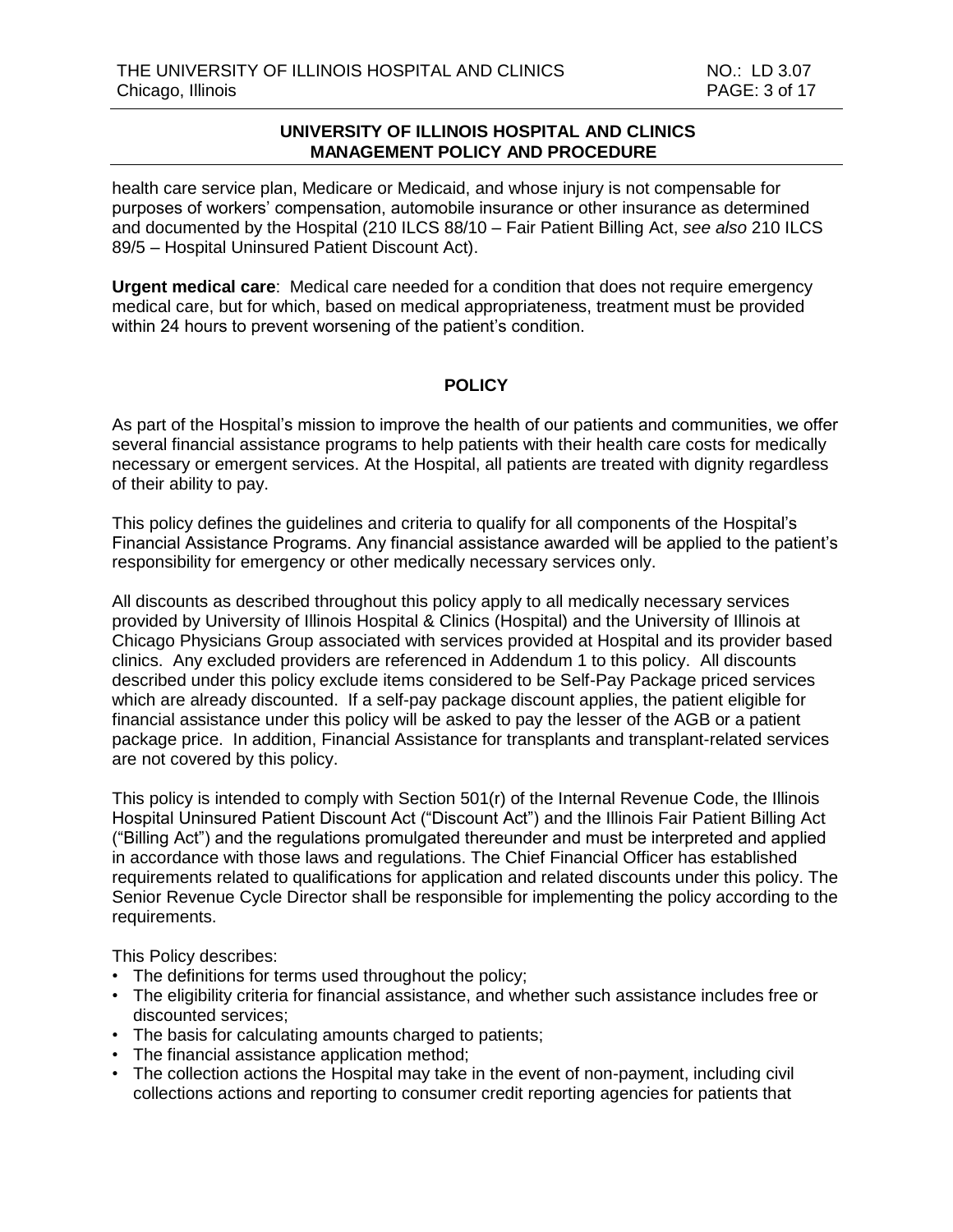qualify for financial assistance; and

• The Hospital's approach to presumptive eligibility determinations and the types of information that it will use to assess presumptive eligibility.

The Hospital will comply with all federal, state and local laws, rules and regulations applicable to the conduct described in this policy. If the provision of financial assistance becomes subject to additional federal, state or local law requirements, and those laws impose more stringent requirements than are described in this policy, then those laws will govern how the Hospital administers its financial assistance program. The Hospital shall file its annual Hospital Financial Assistance Report or other reports as required by statute or regulatory agency.

# **A. Emergency Medical Care**

- 1. The Hospital shall provide, without discrimination, care for Emergency Medical Conditions to individuals regardless of whether they can pay for the care or are eligible for Financial Assistance. The Hospital shall not engage in actions that discourage individuals from seeking care for Emergency Medical Conditions, including but not limited to the following:
	- a) Requiring payment from an Emergency Department Patient before receiving a medical screening or treatment for Emergency Medical Conditions; or
	- b) Permitting debt collection activities in the Emergency Department or in other areas of the Hospital where such activities could interfere with the provision, without discrimination, of care for Emergency Medical Conditions.

 Reference policy TX [5.13 Emergency Medical Treatment and Active Labor Act \(EMTALA\)](http://intranet.uimcc.uic.edu/HospitalPoliciesAndProcedures/dlHospitalPolicies/TX%20-%20Care%20of%20Patients/5%20-%20General%20Treatment/TX%205.13%20Emergency%20Medical%20Treatment%20and%20Active%20Labor%20Act%20(EMTALA).pdf) for more information on Emergency Medical Care.

# **B. Eligibility Criteria for Financial Assistance Programs**

- 1. Hospital financial assistance programs available to uninsured patients include Charity Care, Catastrophic Loss Claims, and the Uninsured Patient Discount (in accordance with 210 ILCS 89 – Hospital Uninsured Patient Discount Act).
- 2. Charity Care: Charity care assistance will generally be provided on a prospective basis unless there is evidence of a pending application for public aid and/or social security disability coverage at the date of the application. Patients or their guarantors wishing to apply for Charity Care are encouraged to submit a Financial Assistance Application within ninety (90) days of their discharge or outpatient service. Patients or their guarantors may submit an application up to two-hundred and forty (240) days after the first post discharge billing statement for the care that has been rendered. Charity care eligibility will be approved for a maximum of one year from the date of application at which time the patient must provide updated financial information for review to continue eligibility.
	- a) Consideration for eligibility of Charity Care will be based on application of the following criteria: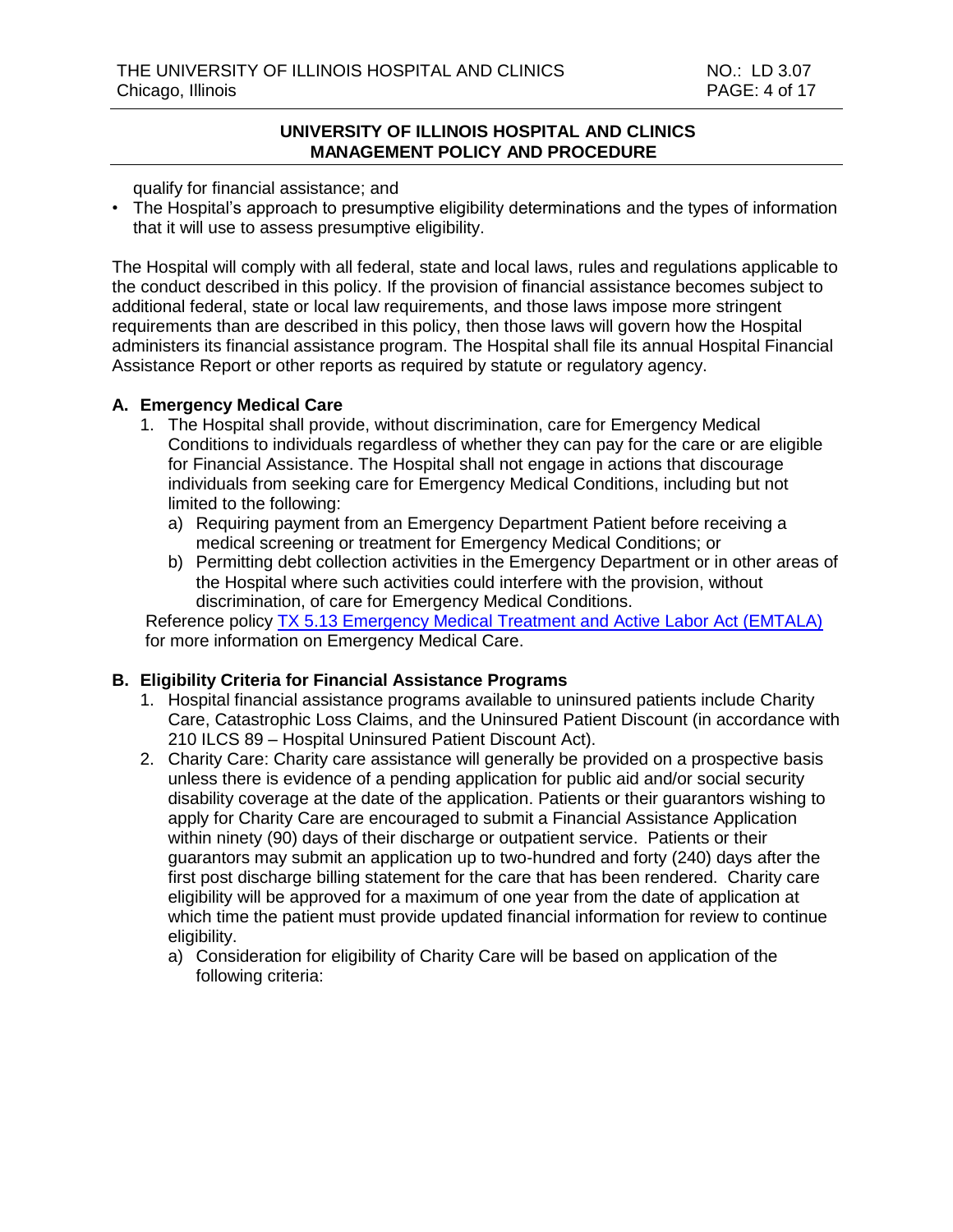- 1) The patient is an uninsured patient as defined by this policy; and
- 2) The patient is an Illinois resident at the time of application; and
- 3) The patient is a legal resident of the United States; and
- 4) The patient is receiving, scheduled to receive, or has received a medically necessary service as defined and not otherwise excluded by this policy; and
- 5) The patient has a family income less than 400% of the federal poverty level guidelines; and
- 6) The patient satisfies the requirements of Patient Responsibilities under this policy; OR
- 7) A presumptive eligibility determination is made; OR
- 8) The patient is not a legal US resident, but otherwise satisfies criteria 1, 2, 4, 5 and 6 above and has received emergency room or inpatient services at the Hospital requiring post discharge specialty care or has received a screening service referred to and provided by the Hospital covered through a grant of which the outcome necessitates additional continued specialty care.
- b) If the uninsured patient satisfies the requirements established by the Hospital to qualify for Charity Care and the family gross income of the uninsured patient is less than or equal to:
	- 1) 0 to 200% of the federal poverty level, the charity care discount is equal to 100% from full charges (bill is completely discounted).
	- 2) 201 to 300% of the federal poverty level, the charity care discount is equal to 90% from full charges.
	- 3) 301 to 400% of the federal poverty level, the charity care discount is equal to 80% from full charge.
- c) Insured patients, including patients who are out of network or are covered by an insurance program at another provider or facility, are not eligible for financial assistance under this policy. For those patients who are insured, but nevertheless lack the financial resources to pay for their health care services, the Hospital may, at its sole discretion, provide financial assistance to those who otherwise meet eligibility criteria under this policy.

#### **C. Catastrophic Loss Claims**

Uninsured patients, as defined by this policy, who qualify for Charity Care, are also eligible for additional discounts based on the total dollar amount of the claim calculated at gross charges. This provision applies to patients who do not qualify for 100% discount and are required to pay 90%, 80% or another portion of the hospital charges. The claim must be catastrophic – an individual claim for any patient that has a balance after applicable discounts that exceeds \$50,000. The catastrophic claim provision identifies a maximum amount payable based on a percentage of annual gross income. Payment on the catastrophic claim will not exceed 15% of the patient's annual gross income. The amount payable becomes the lesser of the regular charity discounts or the catastrophic loss provision. The additional discount, if applicable, will be identified as charity. The patient must request additional discounts available under this provision by contacting a representative from a billing office as referenced in Addendum 3.

#### **D. Uninsured Patient Discount**

The Uninsured Patient Discount is designed to provide uninsured patients who meet certain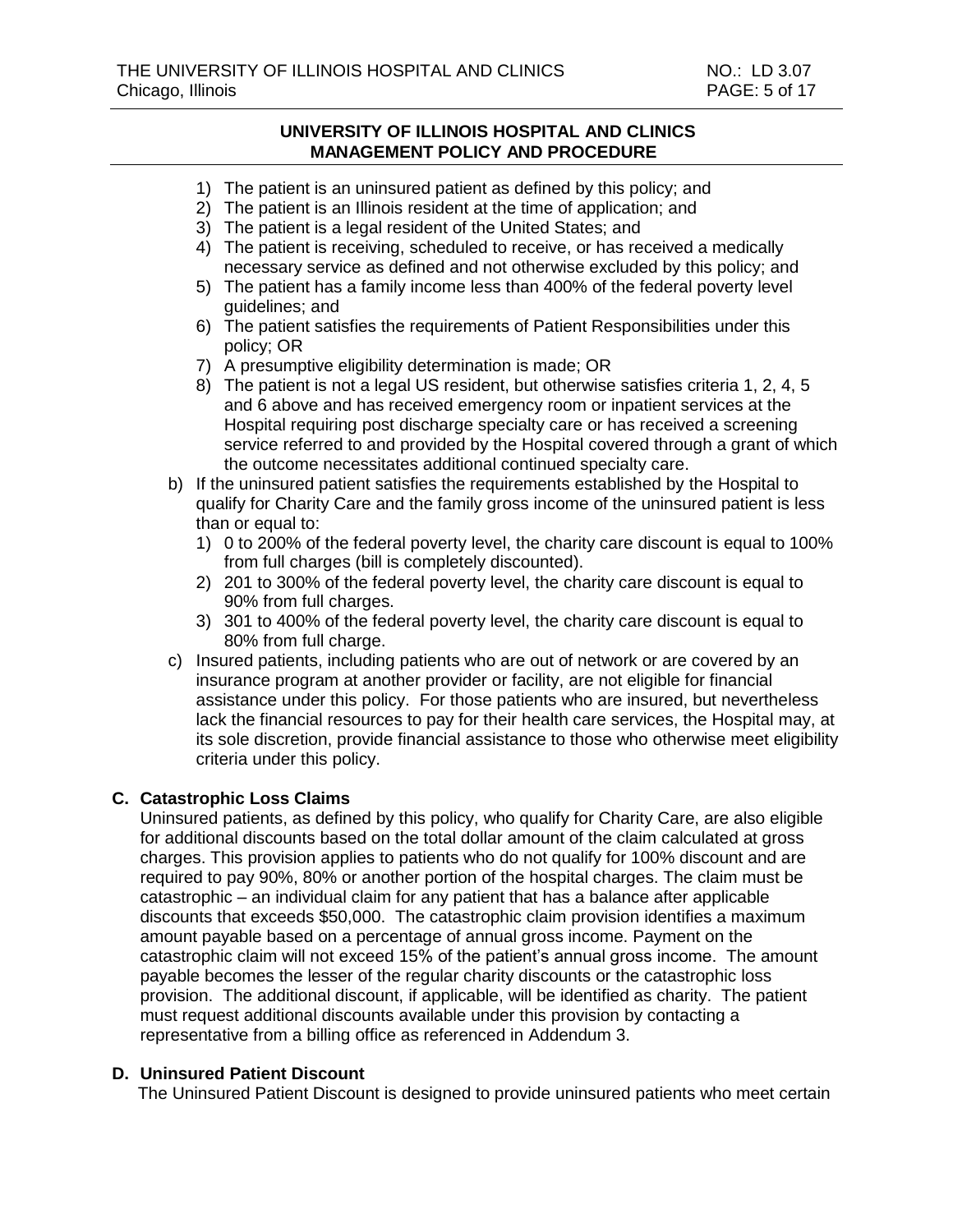requirements a discount from standard hospital charges. This provision applies to all hospitals licensed in the State of Illinois and normalizes the ultimate cost of care across all facilities. The Uninsured Patient Discount must be requested for each individual encounter or visit (as provided below).

- 1. Consideration for eligibility of the Uninsured Patient Discount will be based on application of the following criteria:
	- a) The patient is an uninsured patient as defined by this policy; and
	- b) The patient is/was an Illinois resident when care was rendered; and
	- c) The patient has received a medically necessary service as defined and not otherwise excluded by this policy; and
	- d) The patient has requested a discount within 240 days of the first post discharge billing statement for the care rendered; and
	- e) The patient has a family income less than 600% of the federal poverty level guidelines; and
	- f) The patient satisfies the requirements of Patient Responsibilities under this policy
- 2. If the uninsured patient satisfies the requirements established by the Hospital to qualify for the Uninsured Patient Discount and the family gross income of the uninsured patient is less than or equal to:
	- a) 0 to 200% of the federal poverty level, the Uninsured Patient Discount is equal to 100% from full charges (bill is completely discounted).
	- b) 201 to 600% of the federal poverty level, the Uninsured Patient Discount shall be minimally consistent with the cost based discount established by the Uninsured Patient Discount Act (UPDA) and must also comply with the federal 501(r) requirement of amounts generally billed (AGB). The discount may change annually based on the hospital's cost report and analysis of AGB. The discount amount will be the greater of the UPDA cost based discount or the AGB discount – whichever amount provides the greatest level of discount to the uninsured patient for services covered under this policy.
	- c) The Hospital may extend the Uninsured Patient Discount to those with a family gross income of more than 600% of the federal poverty level, on a case-by-case basis.
- 3. The current discount applicable to the Uninsured Patient Discount and AGB Discount for federal poverty levels 201 to 600% as discussed in this section of the policy is referenced in Addendum 2 of this policy.
- 4. If the uninsured patient satisfies the requirements established by the Hospital for both Charity Care and the Uninsured Patient Discount under this policy, the uninsured patient may request the highest percentage discount available under this policy and based on federal poverty levels.
- 5. To be eligible to have the Uninsured Patient Discount applied to subsequent charges, the uninsured patient must inform the Hospital in subsequent encounters that the patient has previously received health care services from the Hospital and was determined to be eligible for the Uninsured Patient Discount financial assistance program under this policy.

# **E. Presumptive Eligibility**

1. An uninsured patient will be deemed presumptively eligible for the Uninsured Patient Discount and not need to provide financial information above and beyond proof of income if the patient demonstrates one or more of the following: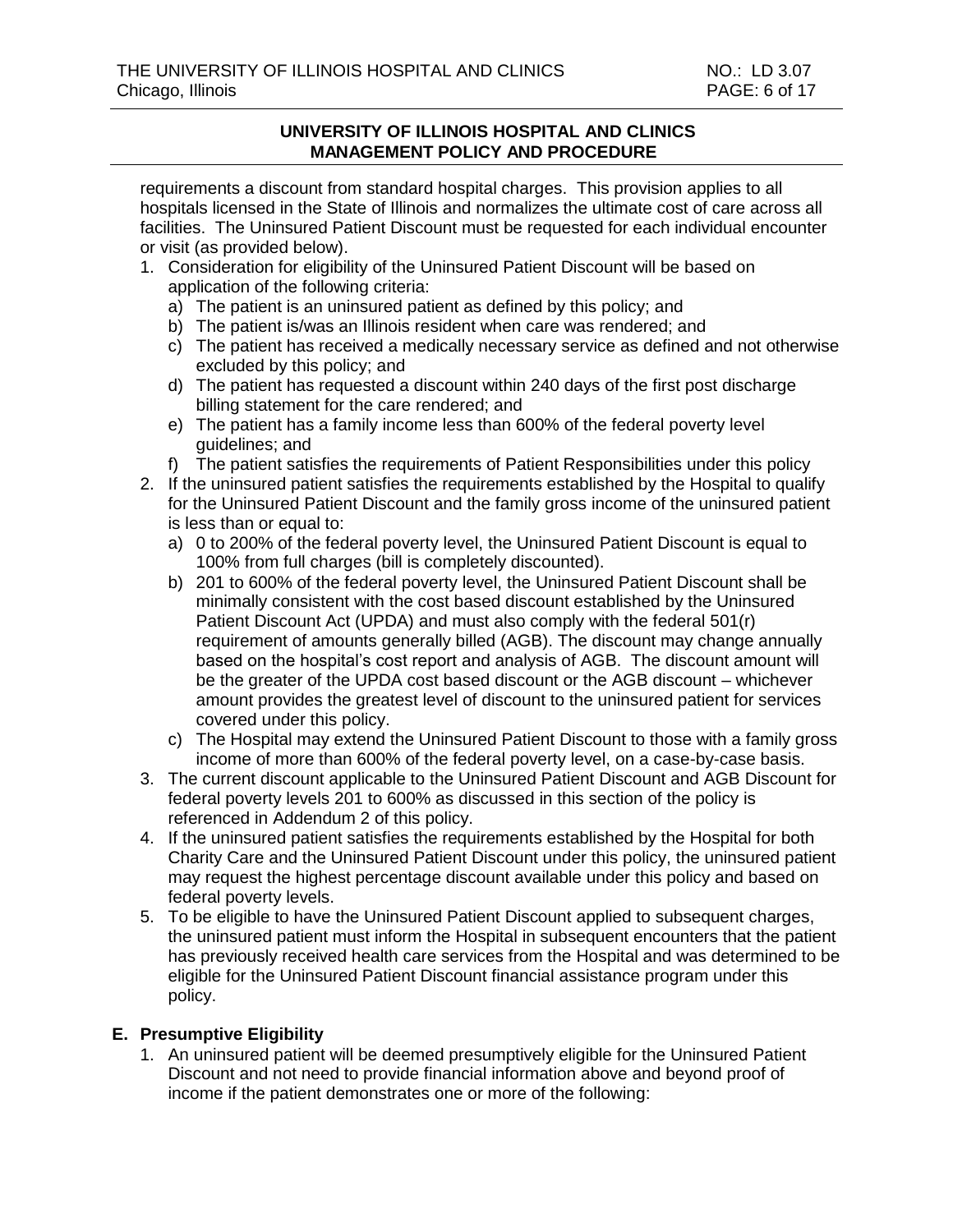- a) Homelessness;
- b) Deceased with no estate;
- c) Mental incapacitation with no one to act on patient's behalf;
- d) Medicaid eligibility, but not on date of service or for non-covered service;
- e) Enrollment in the following assistance programs for low-income individuals having eligibility criteria at or below 200% of the federal poverty income guidelines:
	- 1) Women, Infants and Children Nutrition Program (WIC);
	- 2) Supplemental Nutrition Assistance Program (SNAP);
	- 3) Illinois Free Lunch and Breakfast Program;
	- 4) Low Income Home Energy Assistance Program (LIHEAP);
	- 5) Enrollment in an organized community-based program providing access to medical care that assesses and documents limited low-income financial status as a criterion for membership;
	- 6) Receipt of grant assistance for medical services.
- 2. If the uninsured patient is deemed presumptively eligible, the Uninsured Patient Discount will be applied as soon as possible after receipt of health care services and prior to the issuance of any bill for those health care services, if the information is available to the Hospital prior to billing. Information sources used to identify presumptive eligibility include a financial assistance application, information to substantiate one of the presumptive eligibility categories, eligibility or other data sources available to the Hospital. To assure the Hospital's ability to apply the Uninsured Discount as soon as possible after services have been received by the Patient and before the issuance of such bill, the patient must provide notice to the Hospital of Presumptive Eligibility and supporting documentation as soon as practical, preferably during the Financial Assistance Application process. To the extent such eligibility information is available without patient notice; the Hospital shall use such information to apply Presumptive Eligibility. The Hospital will also apply Presumptive Eligibility for services in situations where the patient provides notice and supporting documentation after billing has commenced.

The cost of care on discounts established under the Uninsured Patient Discount will be identified as charity.

#### **F. Calculating Amounts Charged to Patients**

- 1. Discounts may vary between Financial Assistance Programs. However, in all Financial Assistance Programs, amounts charged by the Hospital for care for Emergency Medical Conditions or other Medically Necessary care as defined by this policy provided to individuals eligible for the Financial Assistance Program with annual household income less than or equal to 600% of the applicable Federal Poverty Level shall not be more than the amounts generally billed to individuals who have insurance covering such care ("Amounts Generally Billed Discount").
- 2. The Hospital determines the amount generally billed (AGB) for patients covered under this policy by multiplying its charges for any emergency or other medically necessary care it provides by certain percentages using the Internal Revenue Service look-back method as described in Treas. Reg. §1.501(r)-5. The look back method, analyzes a recent 12-month period of allowed claims to determine the actual payment rate that Medicare and private insurers are collectively allowing. The intent is to ensure that the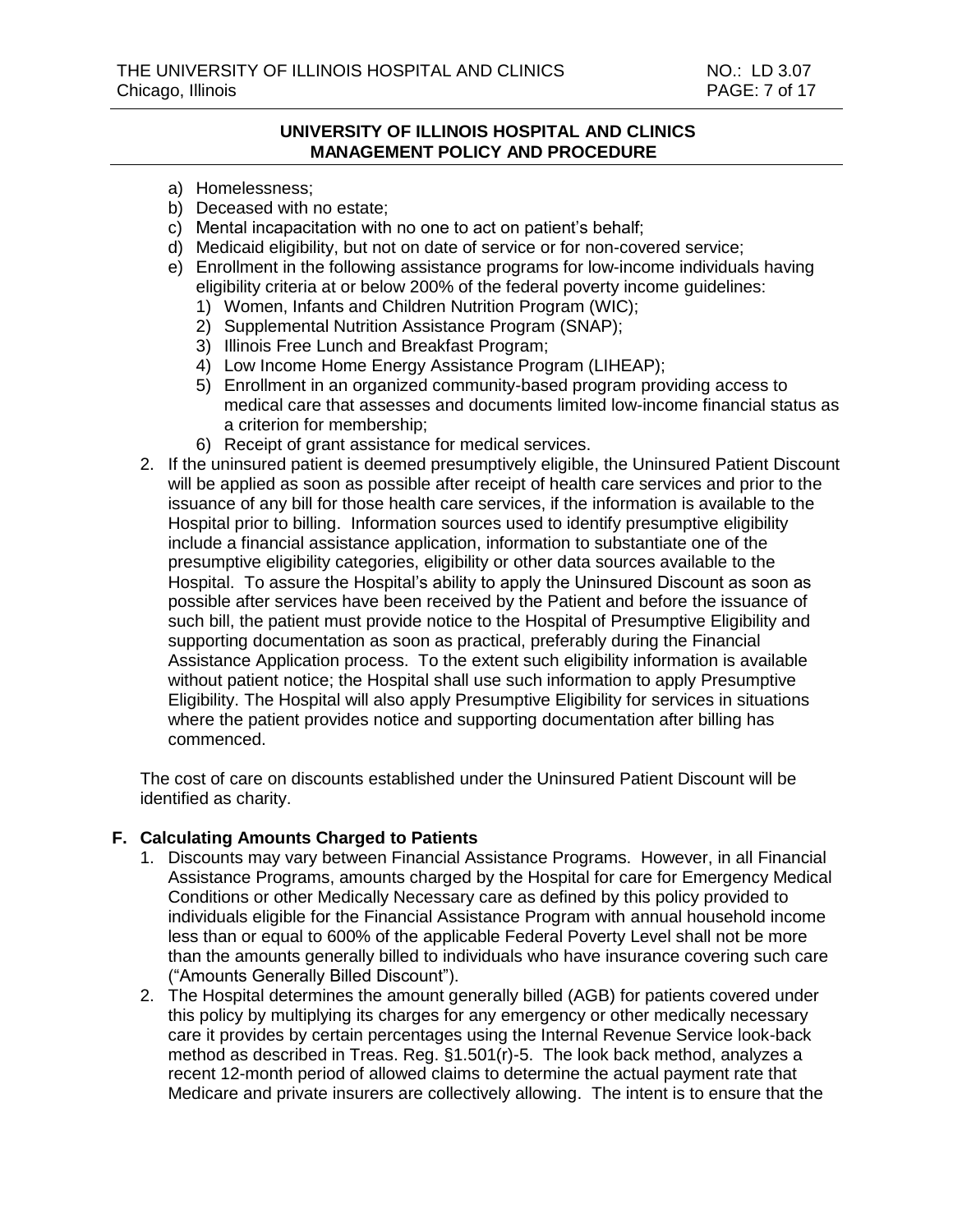discount provided to financial assistance eligible patients is equal to or greater than the discount provided to patients with insurance. Patients can learn more about this calculation or request a written explanation of the method used by contacting a Financial Counselor with contact information listed in Addendum 3 of this document. The current discount applicable to the Amounts Generally Billed Discount as discussed in this section of the policy is referenced in Addendum 2 of this policy.

3. Under Illinois law, the maximum amount the Hospital can collect from uninsured patients as defined by this policy is 15% of family income, looking across a twelve-month collection period. The 12-month period to which the maximum amount applies begins on the first date an uninsured patient receives services from the Hospital that are determined to be eligible for assistance under this policy.

#### **G. Applying for Financial Assistance**

The Hospital is committed to assisting patients in further understanding Financial Policies and in application for potential third party programs to offset the costs related to medically necessary services, see [LD 1.01 Mission, Vision and Values,–University of Illinois Hospital &](https://intranet.uimcc.uic.edu/HospitalPoliciesAndProcedures/dlHospitalPolicies%2FLD%20-%20Leadership%2F1%20-%20Organization%20and%20Responsibilities%2FLD%201.01%20Mission%20Vision%20and%20Values%20University%20of%20Illinois%20Hospital%20and%20Clinics.pdf)  [Clinics.](https://intranet.uimcc.uic.edu/HospitalPoliciesAndProcedures/dlHospitalPolicies%2FLD%20-%20Leadership%2F1%20-%20Organization%20and%20Responsibilities%2FLD%201.01%20Mission%20Vision%20and%20Values%20University%20of%20Illinois%20Hospital%20and%20Clinics.pdf) The Hospital will provide Financial Counselors to assist the patient in completing the application process for the program the patient is best suited. This includes assisting patients in completing the financial assistance application process.

#### **H. Patient Responsibilities**

This policy requires the cooperation of the uninsured patient as a condition of receiving assistance; see [RI 2.01 Patient's Rights and Responsibilities.](http://intranet.uimcc.uic.edu/HospitalPoliciesAndProcedures/dlHospitalPolicies/RI%20-%20Patient%20Rights%20and%20Organizational%20Ethics/RI%202.01%20Patient%20Rights%20and%20Responsibilities.pdf) That cooperation includes, but is not be limited to, the following:

- 1. The uninsured patient must cooperate with the Hospital by providing information on third-party coverage. If the Hospital finds that there is a reasonable basis to believe that the patient may qualify for such assistance, the patient must cooperate in applying for third-party coverage that may be available to pay for the uninsured patient's medically necessary care, including coverage from a health insurer, a health care service plan, Medicare, Medicaid, All Kids, FamilyCare, automobile insurance, worker's compensation, or other insurance available under the Affordable Care Act.
- 2. If the patient is eligible for third party coverage, the uninsured patient must obtain and maintain coverage that may be available. Should the patient experience difficulty making premium payments required to maintain coverage, the patient should notify the Hospital immediately to discuss potential solutions or funding options.
- 3. The uninsured patient must provide the Hospital with financial and other information requested to determine eligibility for financial assistance. Information to support application materials must be received within 240 days of the first post discharge billing statement for the care rendered. Information provided by the patient should include identification of the applicant (for example, a state issued ID card), earned income, including monthly gross wages, salary and self-employment income; unearned income including alimony, child support, retirement benefits, dividends, interest and income from any other source; number of dependents in household; number of dependents in household based on the Federal tax return; and other information to determine the patient's financial status, including assets and liabilities. Supporting documentation such as payroll stubs, tax returns, credit history may be requested to support information reported and shall be maintained with the completed assessment. If the applicant does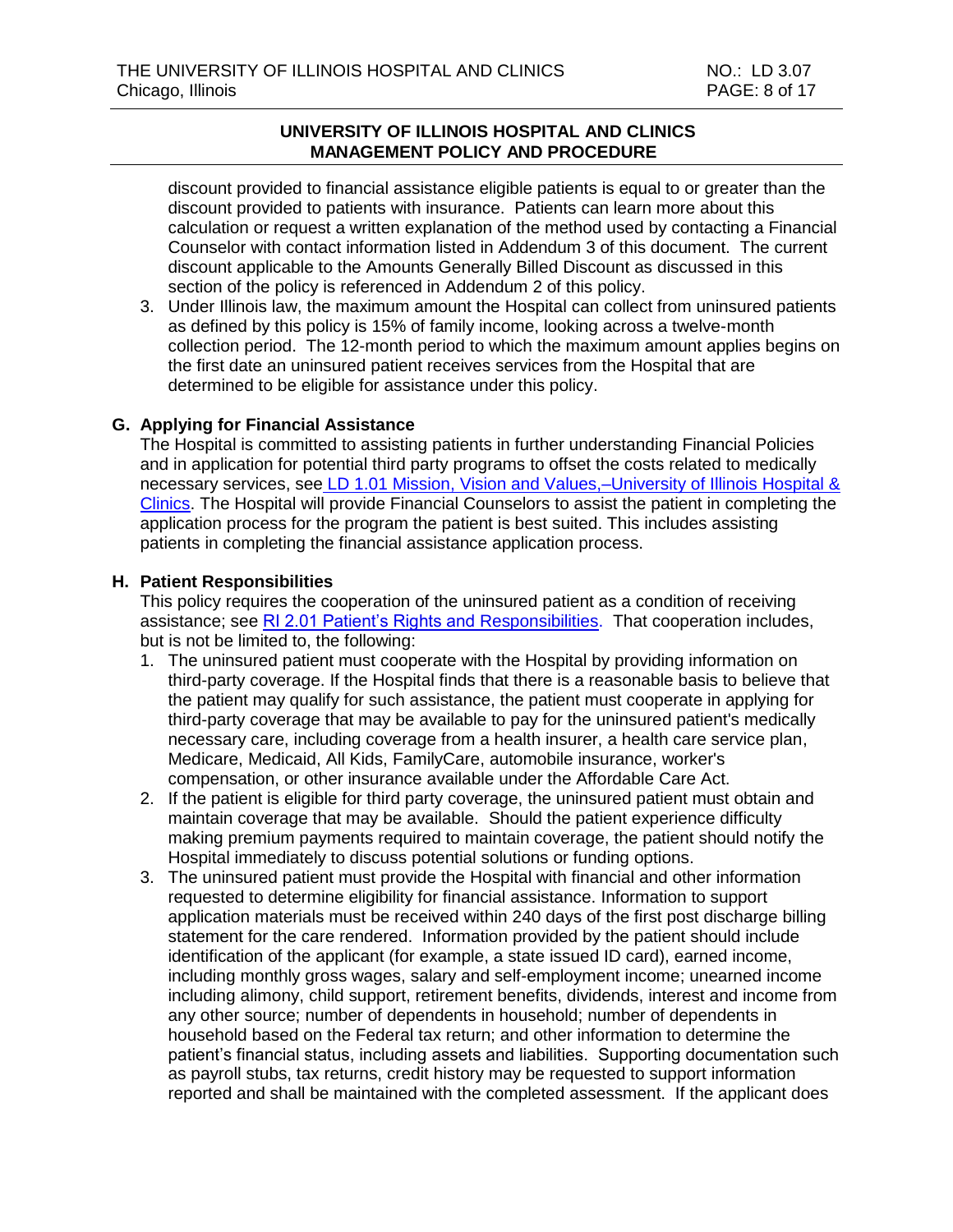not have specific information to support household income or household size, the applicant should contact a financial counselor as identified in Addendum 3 to discuss what other information may be submitted to support the application.

- 4. Generally, the uninsured patient or a person acting on his or her behalf must request assistance from the Hospital. Although, the Hospital has full discretion to identify specific cases for potential charity needs based on financial and other information that is made available to the organization.
- 5. The uninsured patient who has a payment obligation to the Hospital must cooperate with the Hospital to establish and comply with a financial plan. The uninsured patient who enters into a financial plan agreement shall promptly inform the appropriate Hospital billing entity of any change in circumstances that will impair his or her ability to comply with the financial plan.
- 6. The uninsured patient must notify the Hospital of any change in financial status that could disqualify the patient for financial assistance.
- 7. An uninsured patient who fails to satisfy his or her responsibilities under the Patient Responsibilities section of this policy may be billed by the Hospital and is subject to collection activities consistent with organizational billing and collection policies and practices for patients who do not qualify for assistance under this policy. Any patient who fails to comply with a financial plan may be billed and is subject to collection activities consistent with the hospital's billing and collection policies and practices for the portion of the bill remaining after any financial assistance discount has been applied.

#### **I. Application Process**

- 1. To apply for financial assistance, a patient must complete the Hospital's financial assistance application form. The individual will provide all supporting data required to verify eligibility, including supporting documentation verifying income. Copies of the financial assistance application and instructions are available online at [https://hospital.uillinois.edu/patients-and-visitors/financial-assistance,](https://hospital.uillinois.edu/patients-and-visitors/financial-assistance) by requesting a copy in person at any of the hospital's patient admission or registration areas, or by requesting a free copy by mail by contacting a Hospital financial counselor. See Addendum 3 for contact information.
- 2. Patients or their guarantors wishing to apply for Financial Assistance are encouraged to submit a Financial Assistance Application either prospectively or within ninety days (90) days of their discharge. Patients or their guarantors may submit an application up to twohundred and forty (240) days from the date of their first post discharge billing statement from the Hospital, however, accounts may be subject to an Extraordinary Collection Action (ECA) defined in this Policy as soon as one hundred and twenty (120) days after having received their first post discharge billing statement.
- 3. Patients or their guarantors submitting an incomplete application will receive written notification of the application's deficiency upon discovery by the Hospital including information relating to what additional information is required and contact information for a financial counselor. The application will be pended for a period of forty-five (45) days from the date the notification is mailed. The Hospital will suspend any ECA defined in this policy until the application is complete, or the patient fails to cure any deficiencies in their application in the allotted period.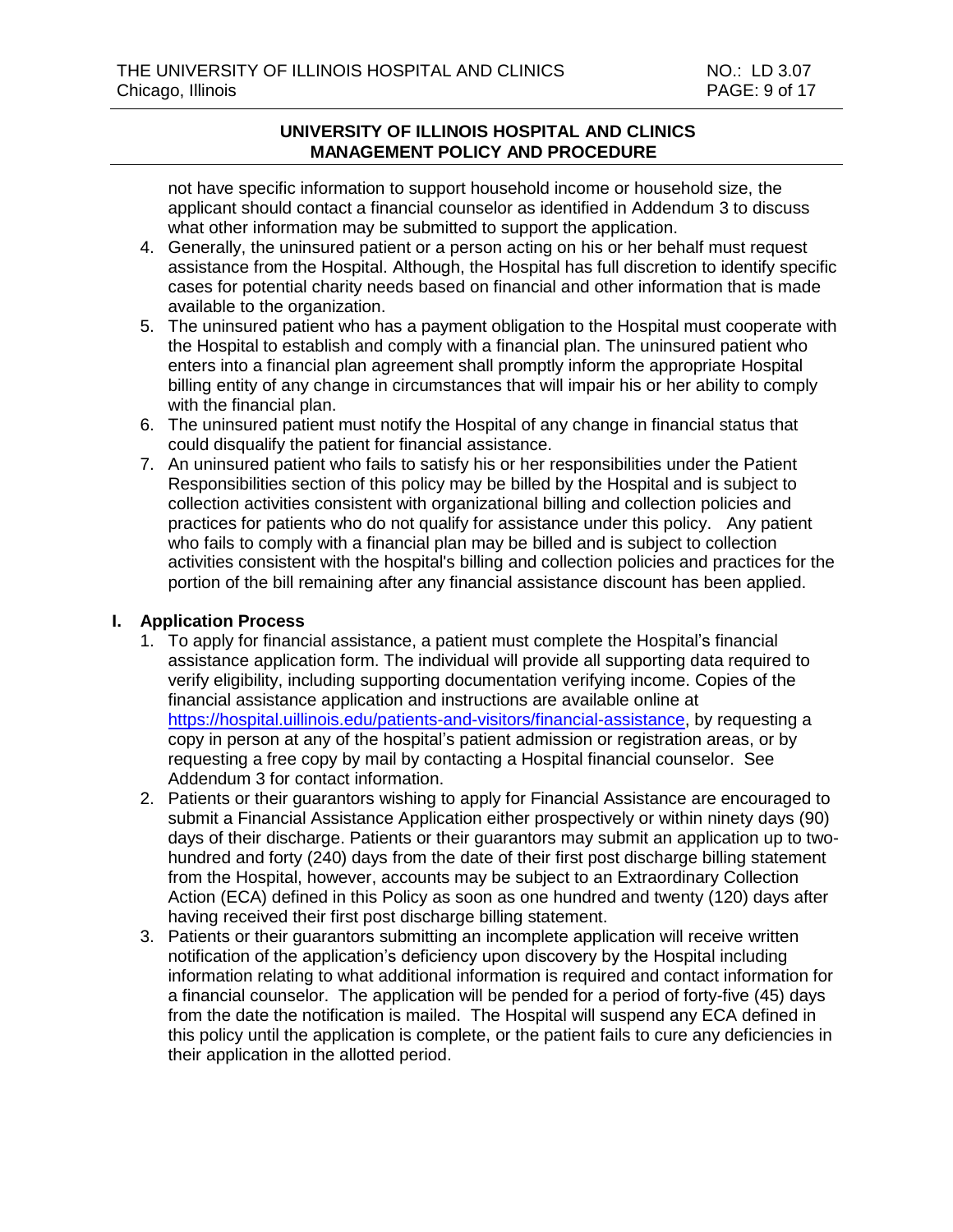#### **J. Decision Process**

- 1. The Hospital will inform patients or guarantors of the results of their application by providing the patient or guarantor with a written Financial Assistance Determination within thirty (30) days of receiving a completed Application and all requested documentation. If a patient or guarantor is granted less than full charity assistance and the patient or guarantor provides additional information for reconsideration, the Hospital may amend a prior Financial Assistance Determination.
- 2. If a patient or guarantor seeks to appeal the Financial Assistance Determination further, a written request must be submitted, along with the supporting documentation, to the Financial Case Management Unit as identified in Addendum 3 for additional review/reconsideration by the Chief Financial Officer or Designee.

## **K. University of Illinois Hospital and Clinics (Hospital) Billing and Collections Responsibilities**

- 1. The Hospital will make reasonable efforts to obtain from a patient or his or her representative information about whether private or public health insurance or sponsorship may fully or partially cover the charges for care rendered to the patient, including, but not limited to, health insurance, a health care service plan, Medicare, Medicaid, All Kids, FamilyCare, automobile insurance, worker's compensation, or other insurance available under the Affordable Care Act.
- 2. The Hospital shall not initiate any Extraordinary Collection Action (ECA) before making reasonable efforts to determine whether a patient is eligible for financial assistance under the policy. If an uninsured patient has requested financial assistance from the Hospital and is cooperating with provisions identified under the Patient Responsibilities section of this policy, the Hospital or its assignee or billing service shall not pursue collection action against the uninsured patient until a determination is made on the uninsured patient's eligibility for financial assistance. If an uninsured patient complies with a financial plan that has been agreed to by the Hospital, the Hospital shall not otherwise pursue collection action against the uninsured patient.
- 3. The Hospital does not defer or deny care based on non-payment from prior bills.
- 4. The Hospital and its third-party collection agencies may initiate an Extraordinary Collection Action (ECA) against a patient or their guarantor in accordance with this Policy and 26 C.F.R. § 1.501(r). ECAs may include the following:
	- a) Reporting adverse information about the patient or their guarantor to consumer credit reporting agencies or credit bureaus.
	- b) Actions requiring a legal or judicial process, including but not limited to:
		- 1) Commencing a civil action against a patient or their guarantor
		- 2) Garnishing a patient or guarantor's wages
	- c) Offsetting other payments owed the patient or guarantor by the State of Illinois through the Comptroller Offset System
- 5. When it is necessary to engage in such action, the Hospital and its third party collection agencies, will engage in fair, respectful and transparent collections activities. Before engaging in, or resuming, any of the extraordinary collection actions (except the deferral or denial of care for non‐payment of amounts for previous care), the Hospital will issue a written notice that (i) describes the specific collection activities it intends to initiate (or resume), (ii) provides a deadline after which such action(s) will be initiated (or resumed), and (iii) includes a plain‐language summary of this policy. Related to the initiation of the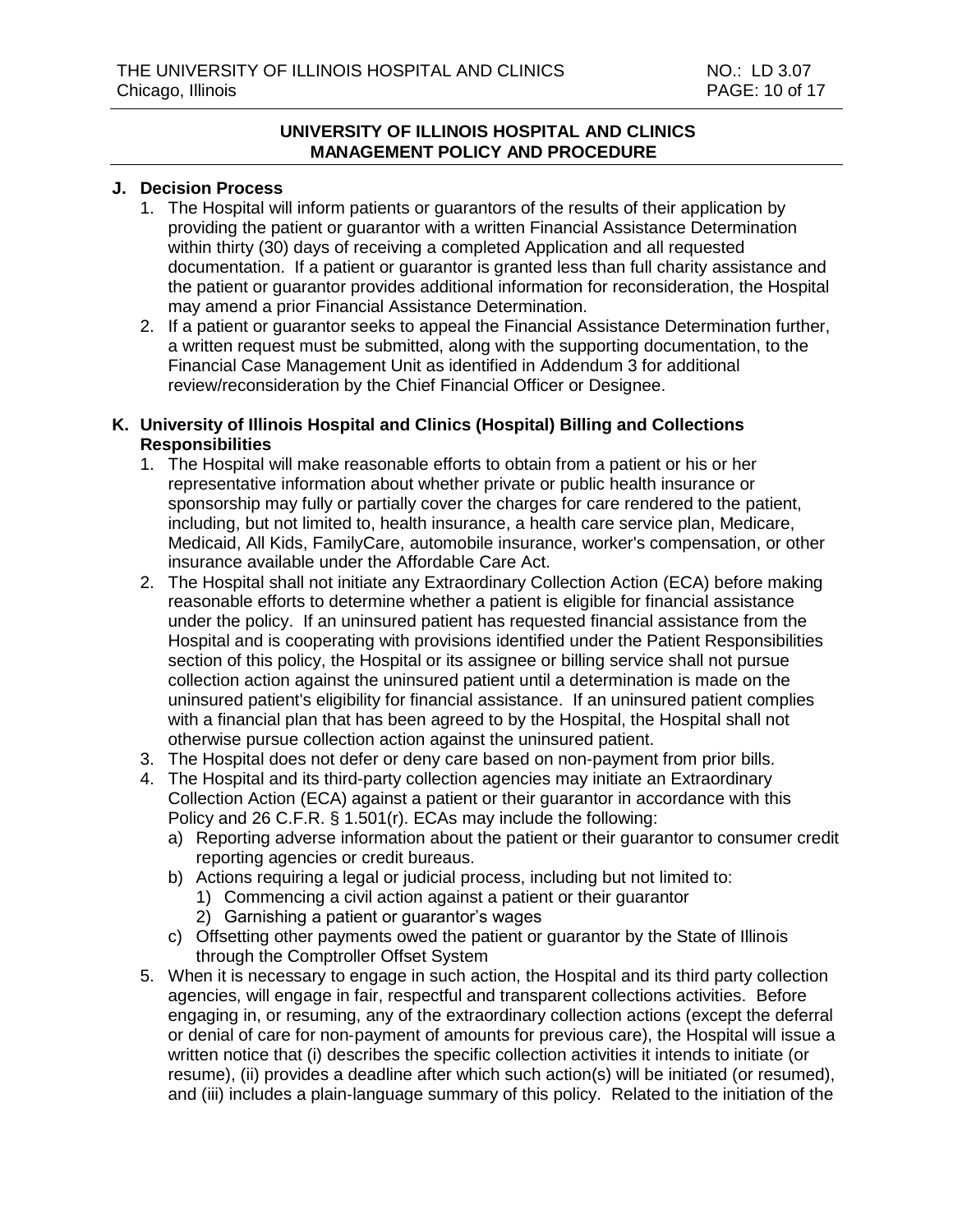ECA, the Hospital will also make a reasonable effort to orally notify the patient about the financial assistance policy and how the patient can request assistance with the application process. The Hospital may initiate collection activities no sooner than 30 days from the date on which it issues the ECA Initiation Notice, either by mail or electronic mail (if so authorized by the patient/guarantor).

6. No extraordinary collection action will be initiated until at least 120 days after the Hospital provides its first post-discharge billing statement. Patients or guarantors currently subject to an ECA who have not previously applied for Financial Assistance may apply for assistance up to two-hundred and forty (240) days of the date of their first post discharge billing statement from the Hospital. The Hospital and its third-party collection agencies will suspend any ECA engaged on a patient or their guarantor while an Application is being processed and considered. If the application is approved, the prior ECA will be reversed.

#### **L. Refunds**

Patients eligible for assistance under this Policy who remitted payment to the Hospital in excess of their patient responsibility for care included in the Application will be alerted to the overpayment as promptly after discovery as is reasonable given the nature of the overpayment. Patients with an outstanding account balance due to any the Hospital entity on a separate account not eligible for assistance under this Policy will have their refund applied to the outstanding balance. Patients without an outstanding account balance described above will be issued a refund for their overpayment as soon as technically feasible as required by law.

#### **M. Confidentiality**

The Hospital respects the confidentiality and dignity of its patients and understands that the need to apply for financial assistance may be a sensitive issue. The Hospital staff will provide access to financial assistance related information only to those directly involved with the determination process and will comply with all HIPAA requirements for handling personal health information.

#### **N. Publicizing the Policy**

The Hospital will widely publicize its financial assistance program within the community it serves. To that end, the Hospital will take the following steps, among other actions determined appropriate by the Hospital from time to time, to ensure that members of the community are aware of the program and have access to this policy and the related documents.

- 1. The Hospital will make a copy of this Policy available to the community by posting it online at<https://hospital.uillinois.edu/patients-and-visitors/financial-assistance> along with downloadable copies of the financial assistance application, and a plain language summary of this Policy.
- 2. The Hospital will make paper copies of the Financial Assistance Policy (FAP), the FAP application form and plain language summary of the FAP available upon request and without charge, on the hospital website, by mail and in the emergency room and admission/ registration areas in the Hospital to any member of the public or regulatory agencies.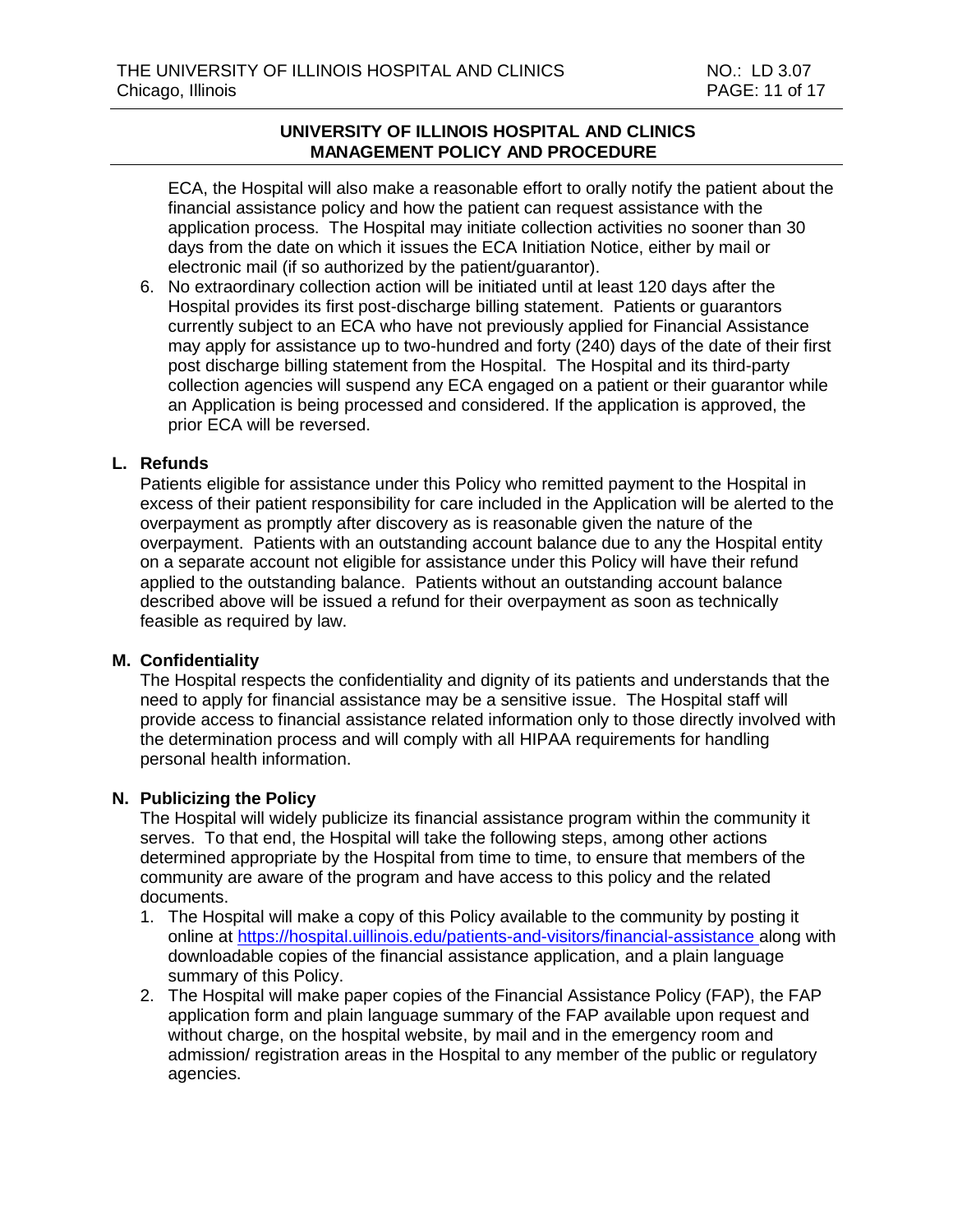- 3. The Hospital will notify and inform members of the community about this policy and how or where to obtain more information about the policy and application process as well as copies of materials. Notification shall be in a manner reasonably calculated to reach those members of the community who are most likely to require Financial Assistance from the Hospital. Reasonable calculated shall take into consideration the primary languages(s) spoken by the residents of the community service by the Hospital, as well, as other attributes of the community and the Hospital.
- 4. The Hospital shall notify and inform individuals who receive care from the hospital about the financial assistance program by:
	- a) The Hospital will offer a paper copy of the plain language summary of the financial assistance program to patients as a part of the intake or discharge process. The Hospital may provide any written notice electronically to any individual who indicates he or she prefers to receive communications electronically.
	- b) Each billing statement for self-pay accounts will include a conspicuous written notice about the Financial Assistance Program including contact information on how to apply for financial assistance as well as the direct website for the financial assistance program.
	- c) The Hospital will notify and inform visitors about this program through conspicuous public displays in places designed to attract visitors' attention.
- 5. The financial assistance policy, financial assistance application and plain language summary of the financial assistance policy shall be in English and translated in any other language that is the primary language of the lesser of 1000 individuals or 5 percent of the community served by the Hospital or the population likely to be affected or encountered by the Hospital.

# **PROCEDURE**

#### **A. Application Process Description**

- 1. Non-emergent scheduled inpatient and surgical cases
	- a) The registrar will determine patient financial status (including the presence of an existing financial plan) during the pre-admission registration/verification process. If the patient is uninsured, the patient will be informed of the self-pay deposit requirement. The full deposit amount is required no later than 3 business days prior to the admission/procedure date.
	- b) If the patient is unable to pay the entire deposit amount 3 business days prior to the admission/procedure date, and does not already have a financial plan, he/she will be referred to a Financial Counselor to develop a financial plan. Once the plan is determined, the Financial Counselor will inform the admitting staff.
	- c) If the patient declines to develop a financial plan:
		- 1) Financial Counselor will inform the admitting staff.
		- 2) The admitting staff will notify the admitting/attending provider.
		- 3) The admitting/attending provider will:
			- i. Provide the patient with information about alternative treatment sources/options outside the Hospital.
			- ii. Appeal the case to the Chief Medical Officer.
- 2. Non-emergent Outpatient Procedures and Office Visits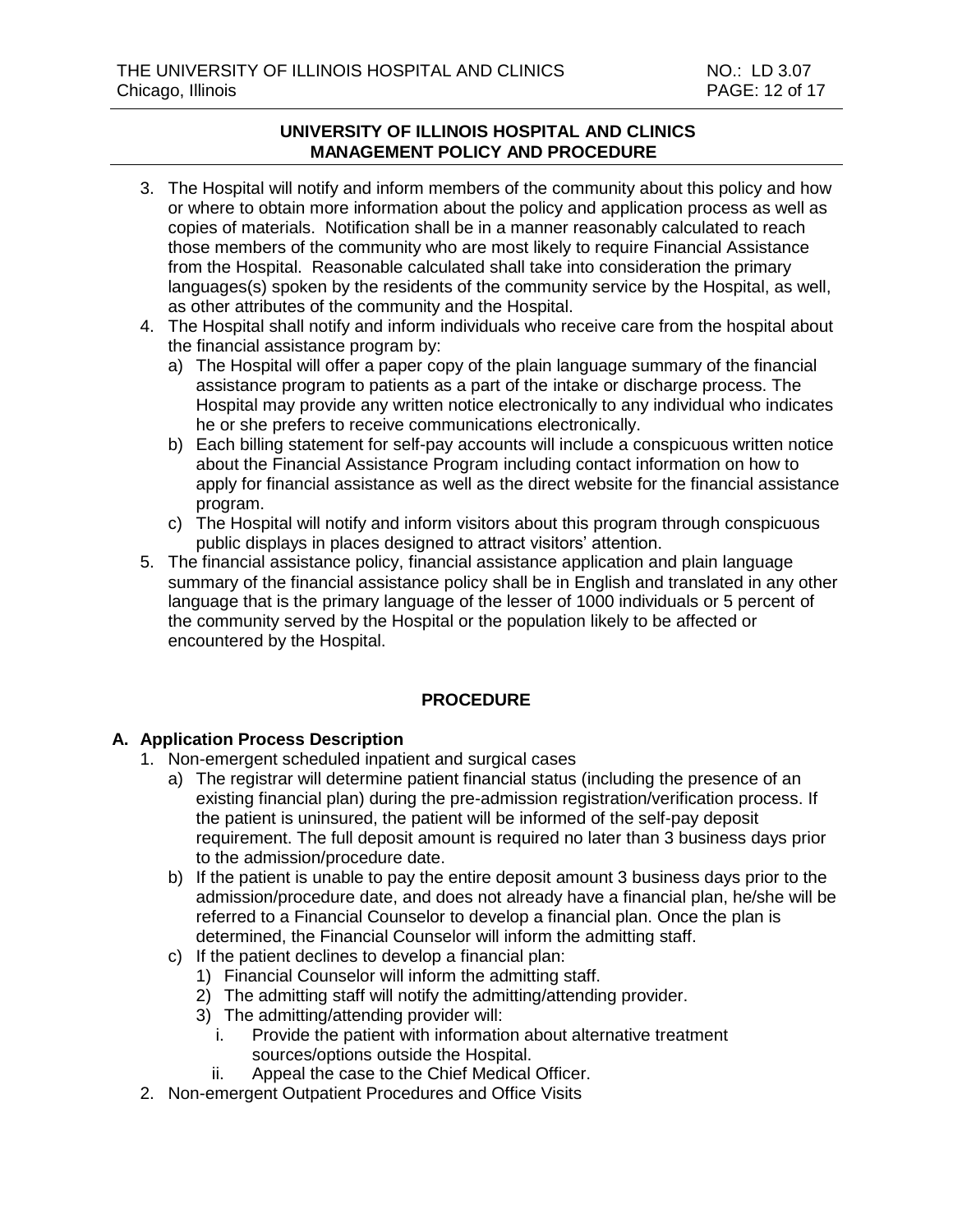- a) The scheduler/registrar will determine patient financial status (including the presence of an existing financial plan) at the time of scheduling.
- b) If the patient is uninsured, the patient will be informed of the self-pay deposit amount for the requested service. The deposit is required at the time of service.
- c) If the patient is able to pay only a portion of the deposit amount at the time of service, and does not already have a financial plan, he/she will be referred to a Financial Counselor to develop a financial plan.
- d) If the patient is unable to pay any of the deposit amount at the time of service, the procedure/visit will be rescheduled after consultation with the provider. However, if, in the clinical judgment of the provider, the visit must proceed due to continuity of care or other clinical necessity, the visit will occur as scheduled, and he/she will be referred to a Financial Counselor to develop a financial plan.
- e) If the patient declines to develop a financial plan, the provider will be informed and the admitting/attending provider will provide the patient with information about alternative treatment sources/options outside the Hospital. Routine collection procedures will be followed to obtain compensation for services rendered.
- f) In the event that a physician, due to his/her professional assessment of the patient's medical condition, disagrees with the denial of non-emergent services, based on inability to establish a financial plan or non-adherence to an established plan under this policy, the case will be referred for review and final disposition to the Chief Medical Officer, in consultation with the Chief Financial Officer and any others he/she deems appropriate.
- 3. Care that has been provided
	- a) There are instances where care will have already been provided and billed to the patient. If care has been provided to an uninsured patient and the patient requests a discount, the responsible billing service as identified in Addendum 3 will review the billing system to determine whether a financial assistance discount has already been applied. If so, only one discount applies and the patient is ineligible for duplicate discounts (refer to the Catastrophic Loss Claims section of this policy for the sole exception). If the patient wishes to receive a higher level of discount, the patient will be referred to a Financial Counselor to apply for charity care.
	- b) If no other discounts have been applied, the responsible billing service as identified in Addendum 3 will verify if the uninsured patient is eligible for the Uninsured Patient Discount under this policy.
	- c) If eligible for the Uninsured Patient Discount, the discount will be applied and the patient will be provided a repayment option.

**Key Words:** none

#### **References**

**Hospital Management Policy and Procedures** [LD1.01 Mission, Vision and Values, University of Illinois Hospital & Clinics](http://intranet.uimcc.uic.edu/HospitalPoliciesAndProcedures/dlHospitalPolicies%2FLD%20-%20Leadership%2F1%20-%20Organization%20and%20Responsibilities%2FLD%201.01%20Mission%20Vision%20and%20Values%20University%20of%20Illinois%20Hospital%20and%20Clinics.pdf) RI 2.01 Patient Rights [and Responsibilities](http://intranet.uimcc.uic.edu/HospitalPoliciesAndProcedures/dlHospitalPolicies/RI%20-%20Patient%20Rights%20and%20Organizational%20Ethics/RI%202.01%20Patient%20Rights%20and%20Responsibilities.pdf) TX [5.13 Emergency Medical Treatment and Active Labor Act \(EMTALA\)](http://intranet.uimcc.uic.edu/HospitalPoliciesAndProcedures/dlHospitalPolicies/TX%20-%20Care%20of%20Patients/5%20-%20General%20Treatment/TX%205.13%20Emergency%20Medical%20Treatment%20and%20Active%20Labor%20Act%20(EMTALA).pdf) LD [3.06 Deposits for Elective Non-emergent Medical Care](http://intranet.uimcc.uic.edu/HospitalPoliciesAndProcedures/dlHospitalPolicies/LD%20-%20Leadership/3%20-%20Reimbursement%20and%20Payment/LD%203.06%20Deposits%20for%20Elective%20Non-Emergent%20Medical%20Care.pdf)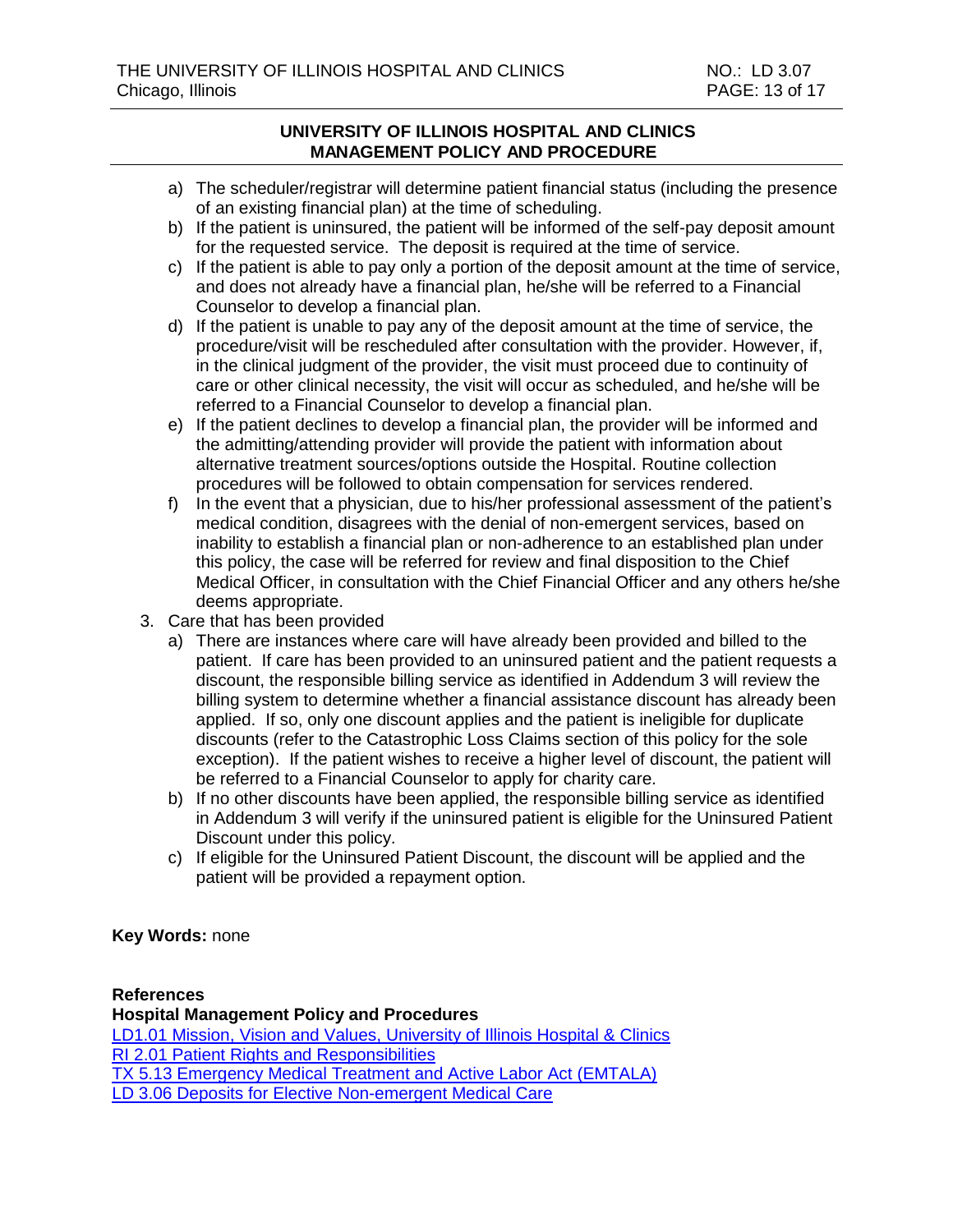Illinois Hospital Uninsured Patient Discount Act [210 ILCS 89/]

Illinois Fair Patient Billing Act [210 ILCS 88/]

Internal Revenue Code Section 501(r)

Social Security Act [42 U.S.C. 1395dd]

#### **Addenda**

Addendum 1: Financial Assistance Policy Excluded Providers Addendum 2: Discount related to the UI Hospital financial assistance program applicable to the Uninsured Patient Discount and Amounts Generally Billed Discount Addendum 3: Financial Assistance Policy Contact Information

#### **Rescission Date**

November 2020 July 2019 March 2019 September 2018 January 2018 October 2017 July 2016 January 2014 November 2012 November 2009 March 2007 December 2004

#### **Reviewed by**

This policy was reviewed and endorsed by the following individuals: Chief Financial Officer

**Policy Owner - Associate Chief Financial Officer, Revenue Cycle**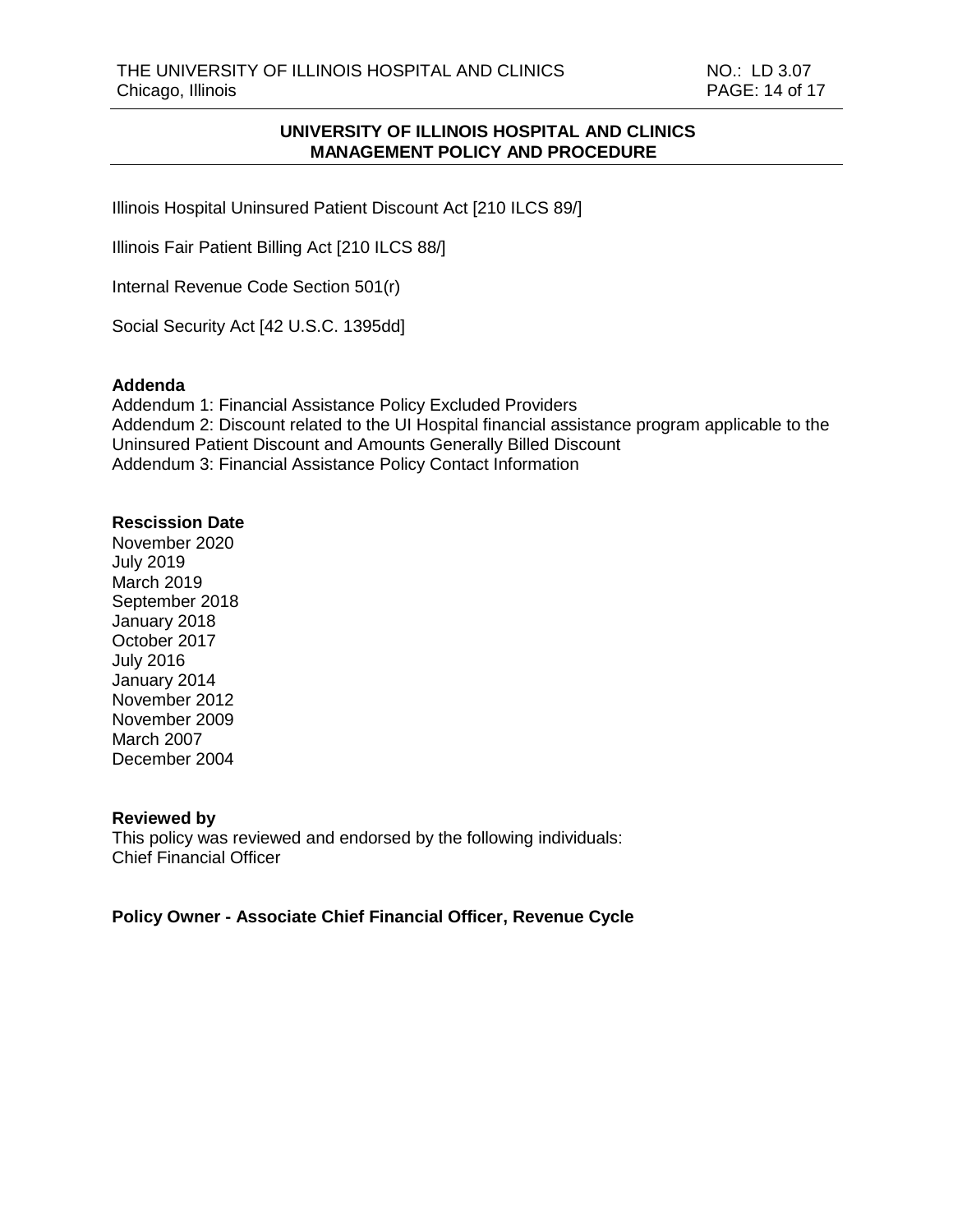## **Addendum 1: Financial Assistance Policy Excluded Providers**

All discounts described throughout this policy apply to all medically necessary services defined by this policy provided by the University of Illinois Hospital and the University of Illinois at Chicago Physicians Group associated with services provided at the University of Illinois Hospital and its provider based clinics.

The billing practices and discounts associated with UI Hospital's Financial Assistance Program provided at the University of Illinois Hospital and its provider based clinics may not apply to all physicians, physician departments or services. Therefore, any professional or other fees associated with those providers would be excluded from the policy.

The providers not covered by this policy be can be found under "Important Documents" located at the following link: [https://hospital.uillinois.edu/patients-and-visitors/financial-assistance.](https://hospital.uillinois.edu/patients-and-visitors/financial-assistance) This information may also be requested by contacting 312-996-1000. The excluded list shall be reviewed and updated at least quarterly.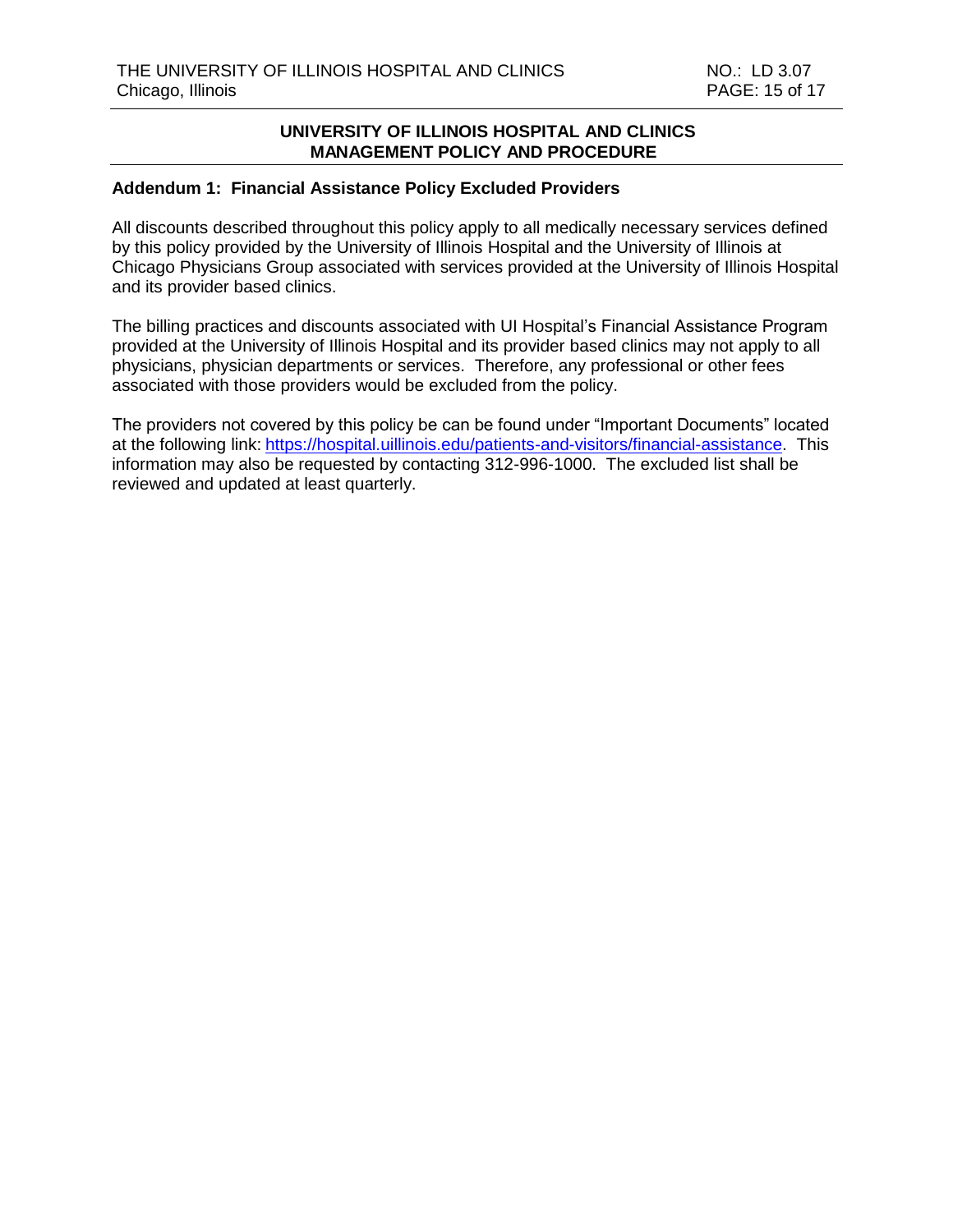**Addendum 2: Discount related to the UI Hospital financial assistance program applicable to the Uninsured Patient Discount and Amounts Generally Billed Discount**

- 0-200% FPL = 100% Discount from charges
- $\cdot$  201 600% FPL = 70% Discount from charges